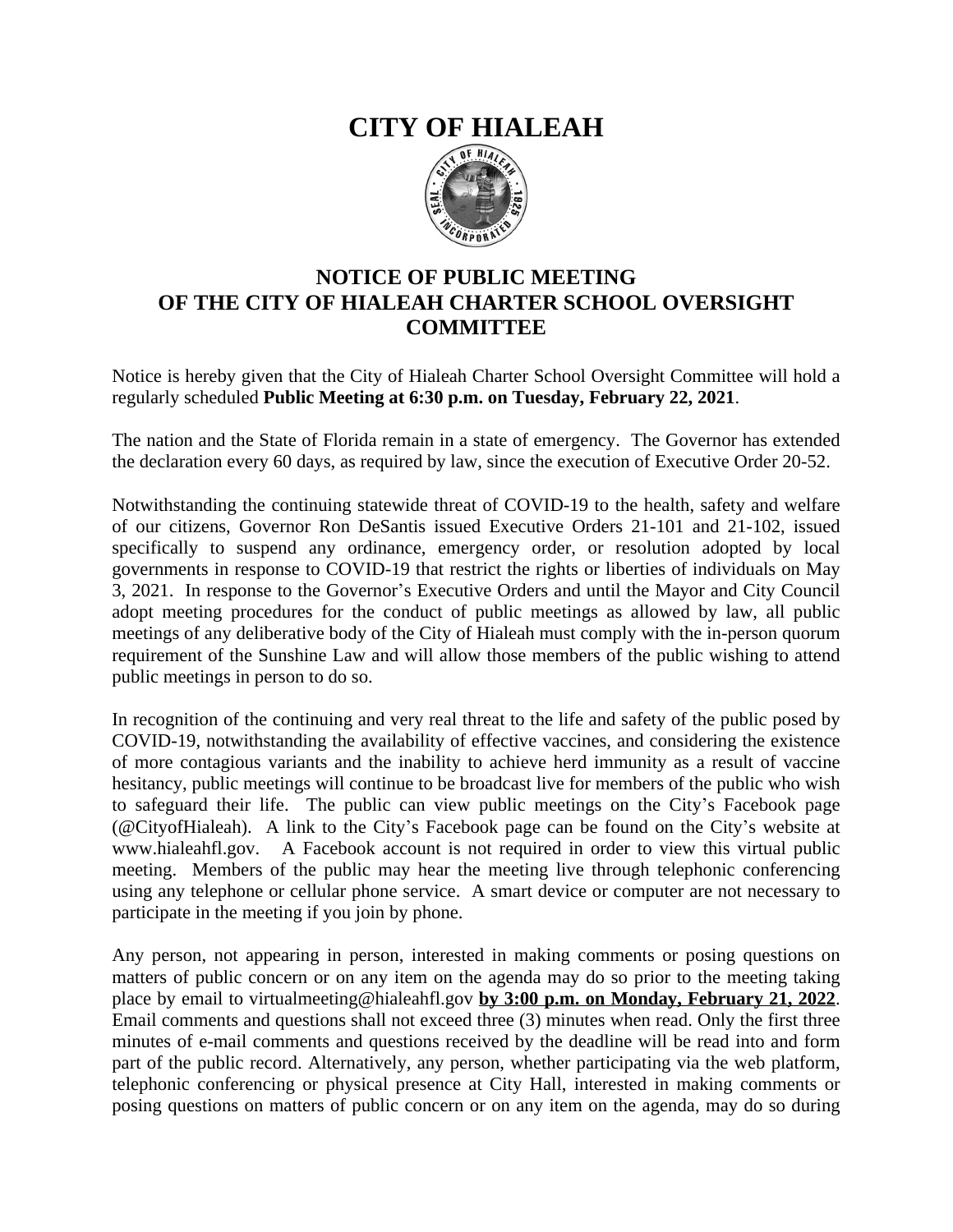the meeting.

All persons participating via the web platform will be muted during the meeting until called upon to be heard. Participation through Zoom requires a computer or smart mobile device with a microphone and web camera. The participant may elect to participate in the meeting using audio only or appear through both audio and video. The video function of all participants appearing through video will be turned off until called upon to be heard.

The agenda for this Meeting will be available to the public on the City's website and can be accessed at <https://www.hialeahfl.gov/agendacenter> by Friday, February 18, 2022. The Office of the City Clerk can also email a copy of the agenda to anyone who requests a copy by telephone at (305) 883-5820 or by email at cityclerk@hialeahfl.gov.

#### *Participation through Zoom:*

<https://hialeahfl.zoom.us/j/87858450219>

## *One tap mobile:*

#### **Meeting ID: 878 5845 0219**

+17866351003,,87858450219# US +12678310333,,87858450219# US

#### *Dial by your location:*

+1 786 635 1003 US +1 646 518 9805 US +1 651 372 8299 US +1 267 831 0333 US

Meeting ID: 878 5845 0219

#### *Find your local number*:

<https://hialeahfl.zoom.us/u/kd3NWRWabv>

## *Closed captioning for this meeting in English and Spanish can be found using the following link:*

[bit.ly/COHCharterSchool](http://bit.ly/COHCharterSchool)